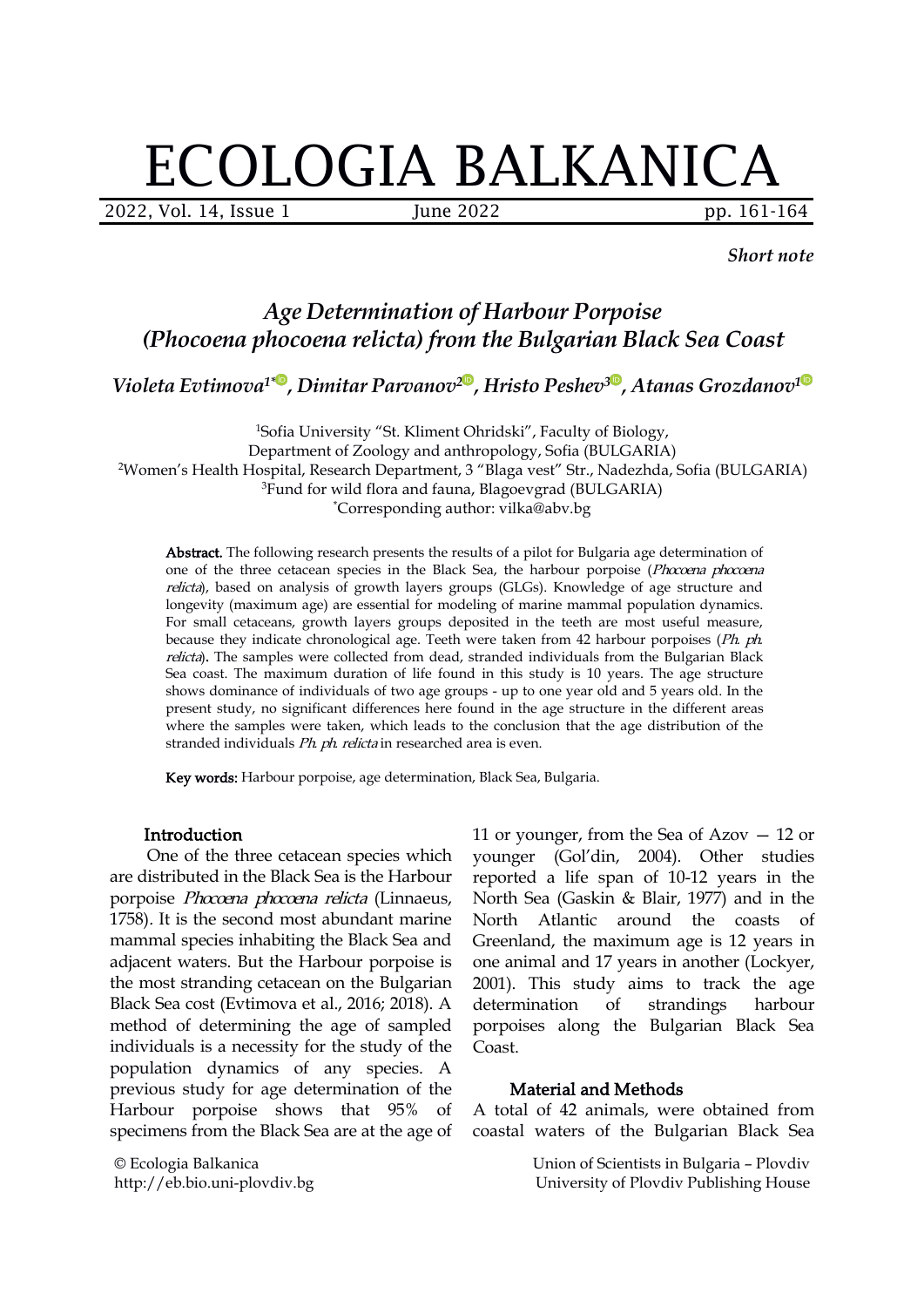coast, between January 2015 and November 2018. The samples are collected from dead bodies of harbour porpoises found on the sea shore during covering of transects. The

selected places were located along the whole Bulgarian coastline (Table 1). The focus was mainly on relatively wild, uninhabited sandy and rocky beaches.

| Place         | <b>GPS</b>  | Place        | <b>GPS</b>  | Place         | <b>GPS</b>  |
|---------------|-------------|--------------|-------------|---------------|-------------|
|               | coordinates |              | coordinates |               | coordinates |
| Durankulak    | N 43.6771   | Aheloy       | N 42.6390   | Pomorie       | N 42.6039   |
|               | E 28.5640   |              | E 27.6608   |               | E 27.6306   |
| Durankulak    | N 43.6809   | Pomorie      | N 42.5821   | Pomorie       | N 42.6062   |
|               | E 28.5632   |              | E 27.6325   |               | E 27.6308   |
| Durankulak    | N 43.6929   | Pomorie      | N 42.6160   | Pomorie       | N 42.5907   |
|               | E. 28.5641  |              | E 27.6321   |               | E 27.6317   |
| Krapets       | N 43.6579   | Pomorie      | N 42.6213   | Pomorie       | N 42.6018   |
|               | E 28.5676   |              | E 27.6336   |               | E 27.6307   |
| Krapets       | N 43.6179   | Pomorie      | N 42.6246   | Krapets       | N 43.6468   |
|               | E 28.5737   |              | E 27.6350   |               | E 28.5717   |
| Ezerets       | N 43.6039   | Pomorie      | N 42.6256   | Aheloy        | N 42.6286   |
|               | E 28.5681   |              | E 27.6354   |               | E 27.6370   |
| Ezerets       | N 43.5116   | Pomorie      | N 42.6272   | Krapets       | N 43.7290   |
|               | E 28.5676   |              | E 27.6362   |               | E 28.5734   |
| Ezerets       | N 43.5843   | Pomorie      | N 42.6104   | Shabla        | N 43.5582   |
|               | E 28.5743   |              | E 27.6311   |               | E 28.5974   |
| Shabla        | N 43.5553   | Pomorie      | N 42.5928   | Shabla        | N 43.5457   |
|               | E 28.6010   |              | E 27.6313   |               | E 28.6041   |
| Shabla        | N 43.5456   | Pomorie      | N 42.5992   | Ravda         | N 42.6413   |
|               | E 28.6441   |              | E 27.6307   |               | E 27.68.08  |
| Shkorpilovtsi | N 42.9409   | Shkorpilovsi | N 42.9409   | Shabla        | N 43.5702   |
|               | E 27.9027   |              | E 27.9027   |               | E 28.5851   |
| Shkorpilovtsi | N 42.9955   | Ravda        | N 42.6375   | Shkorpilovtsi | N 42.9526   |
|               | E 27.8905   |              | E 27.6710   |               | E 27.8994   |
| Kamchia       | N 43.0148   | Ravda        | N 42.6373   | Krapets       | N 43.6181   |
|               | E 27.8894   |              | E 27.6776   |               | E 28.5739   |
| Kamchia       | E 43.0130   | Aheloy       | N 42.6262   | Krapets       | N 43.6341   |
|               | N 27.8895   |              | E 27.6356   |               | E 28.5768   |

**Table 1.** The sampling sites along the Bulgarian Black Sea Coast.

Several methods have been used to determine the age of cetaceans but the examination of the tooth is at present the most reliable criterion and the most used for the Odontoceti. The teeth are collected from dead, stranded cetaceans on the coastline. Samples of teeth are collected from the Histological section central maxilla or mandibles of *Ph. phocoena.* The teeth are stored in 70% ethanol solution. The selected teeth are embedded in a polyester inclusion resin, then subjected to microtome cutting; later they are glued to a

microscope slide on thin layers, colored with toluidine blue and covered with Canadian balm. The age of the Harbour porpoises was determined using dentinal Growth Layer Group (GLG) method (Boutiba, 2012) (Fig. 1).

Histological section of a tooth Odontoceti shows the following structure:

• A thin outer layer of enamel formed in the foetal period (Myrick, 1983).

 The neonatal line is the first of a series of layers of neonatal dentin, denoted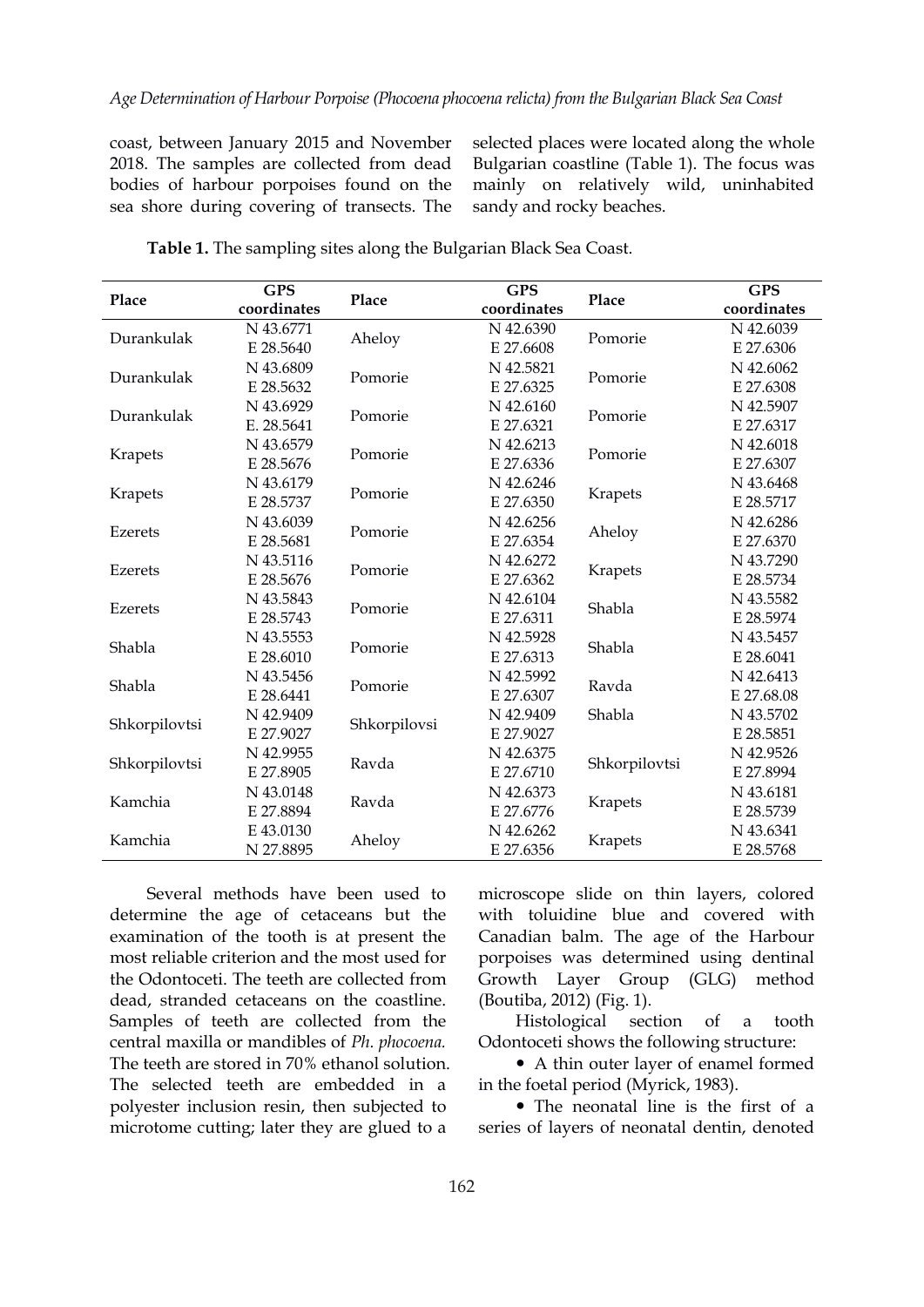Growth Layer Group (GLG), and lies within the pulp cavity. This line is formed by the change of nutrition during the transition from foetal life to postnatal life (Nishiwaki & Yagi, 1953; Ross, 1977).



**Fig. 1.** Generalised longitudinal section of a porpoise tooth. *Legend:* NNL - neonatal line.<br>1 and 2 - Growth Layer Group (GLG).

The GLG in the secondary dentin correspond to one year in the Odontoceti.

The GLG consist of two sub-layers: a wide opaque area and a narrow translucent area.

#### **Results and Discussion**

The current study present the results of a pilot for Bulgaria age determination of Cetaceans*.* The study was made based on samples from a total of 42 harbour porpoises.

The life spa[n](https://orcid.org/0000-0001-8925-053X) of the Harbour porpoi[se](https://orcid.org/0000-0002-3360-2468) is up to 24 years (Reeves, 2002), but less than 5% from the animals live beyond 12 years (Koschinski, 2001), because there is high mortality in the first years of age.

The maximum age determined for harbour porpoise in our study is 10 years. Age structure shows clear dominance of individuals up to one year and those between five and six years (Fig. 2).

At this stage, it is not possible to explain the high mortality of individuals in the fifth year and to describe the reasons leading to this occurrence.



Fig. 2. Distribution of the number of the studied dead harbour porpoises by age groups.

It can only be noted that this peak coincides with the middle life cycle of the Harbour porpoise (in this study), which is ten years (from birth to death). Thus, the life